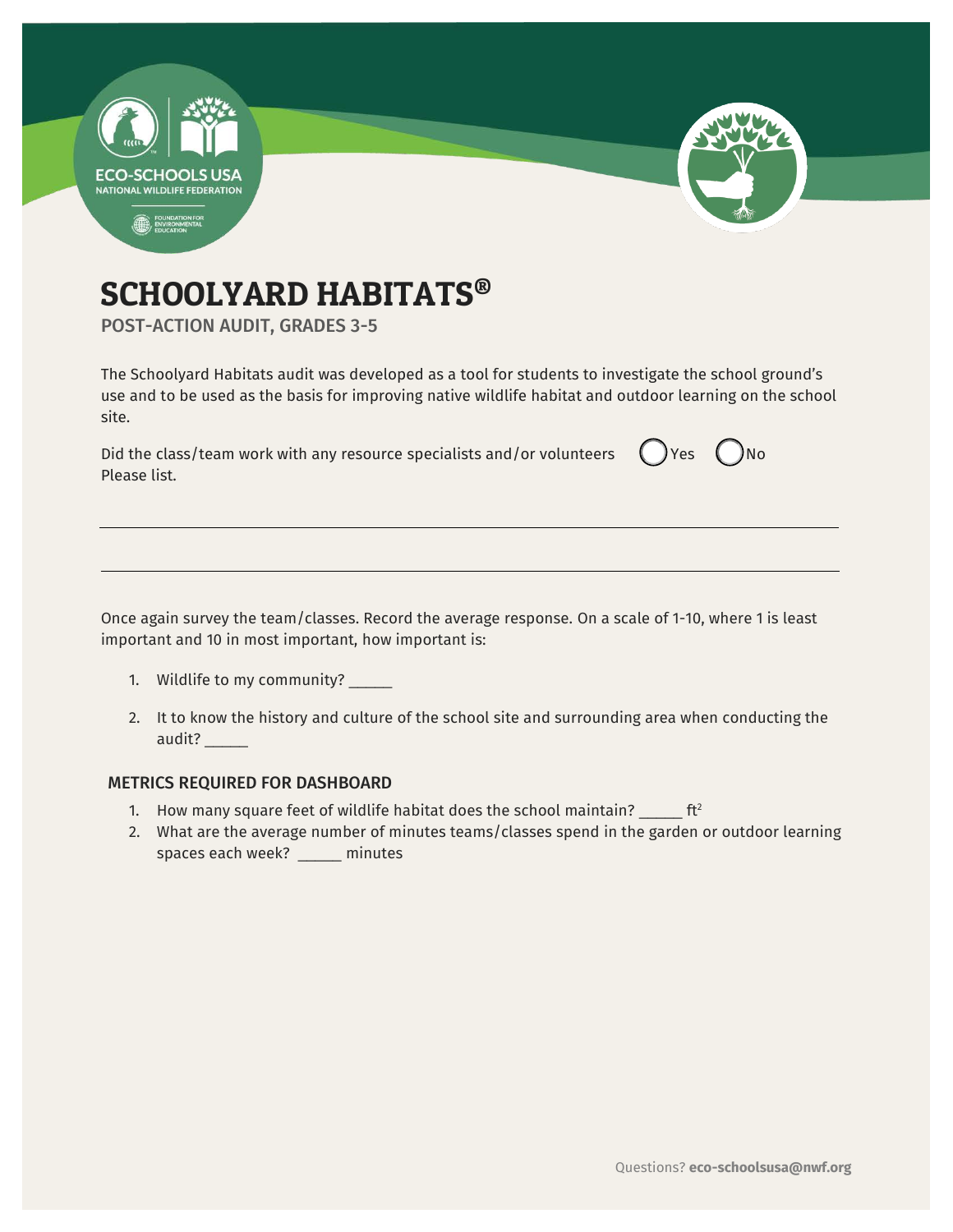

2 of 15

## TABLE 1. DEFINING THE STUDY SITE

| 1. Confirm the GPS coordinates for the Schoolyard<br>Habitat <sup>®</sup> study site? Use your smart phone's GPS or go<br>to: http://www.whatsmygps.com/ to find the site's<br>coordinates. | Latitude N<br>Longitude W                                                    |
|---------------------------------------------------------------------------------------------------------------------------------------------------------------------------------------------|------------------------------------------------------------------------------|
| 2. If land use types surrounding the study site changed in<br>any way from the baseline to the post-action audit,<br>record it here? Check all that apply.                                  | Residential<br>Commercial<br>Undeveloped Land<br>Park<br>Other<br>No changes |
| 3. Is the school now or in the process of certifying as a<br>National Wildlife Federation Schoolyard Habitat <sup>®</sup> ?                                                                 | Yes.                                                                         |

### **Think about the following questions as you summarize the information in Table 1.**

- 1. What did students learn about how the land was used prior to the school's existence?
- 2. What did students learn about the history of the area?
- 3. How was this information used in the development or extension of the Schoolyard Habitat®?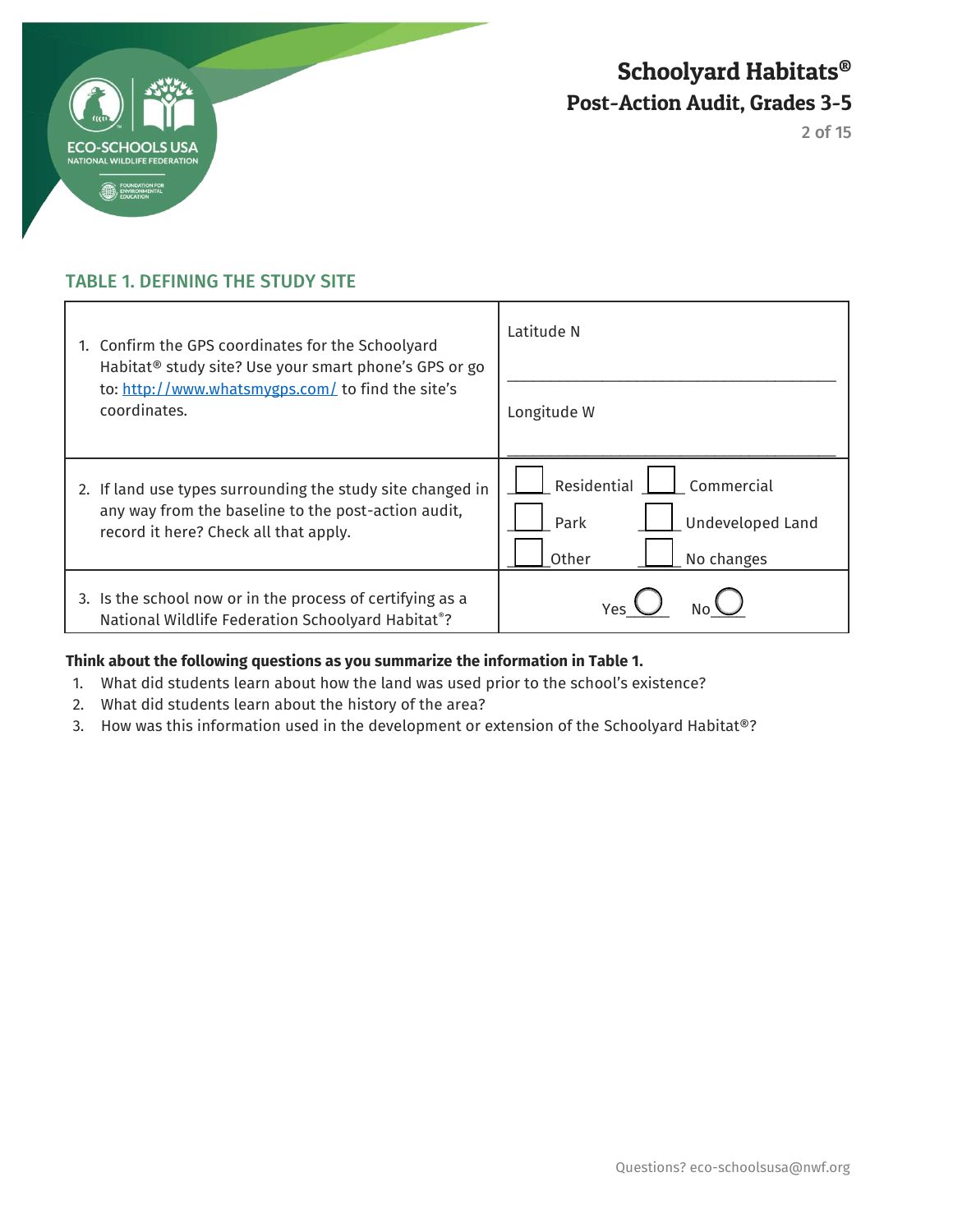

3 of 15

#### TABLE 2. TOPOGRAPHY

Using the same elements from the base map created in the baseline audit, have students update and make modifications based on new learning and understanding as well as, identifying new structures, man-made or natural, habitat expansions, etc. As a reminder, the original chart is provided below. Choose one student or team map and insert it as a .jpg or .png file below.

|    | School building                                                               |    | 2. Man-made structures other<br>than the school building |    | 3. Location of hills valleys<br>and slopes |
|----|-------------------------------------------------------------------------------|----|----------------------------------------------------------|----|--------------------------------------------|
| 4. | Rainfall or sprinkler run-off<br>paths and low lying areas<br>that hold water |    | 5. Sprinkler systems, storm<br>drains, or sewer markers  | 6. | Existing natural areas                     |
|    | Trees                                                                         | 8. | Wind breaks                                              |    | 9. Hours of direct<br>sunlight/full shade  |
|    | 10. Natural and man-made<br>walkways                                          |    | 11. Cardinal directions                                  |    | 12. Key                                    |

**Continued on the next page.**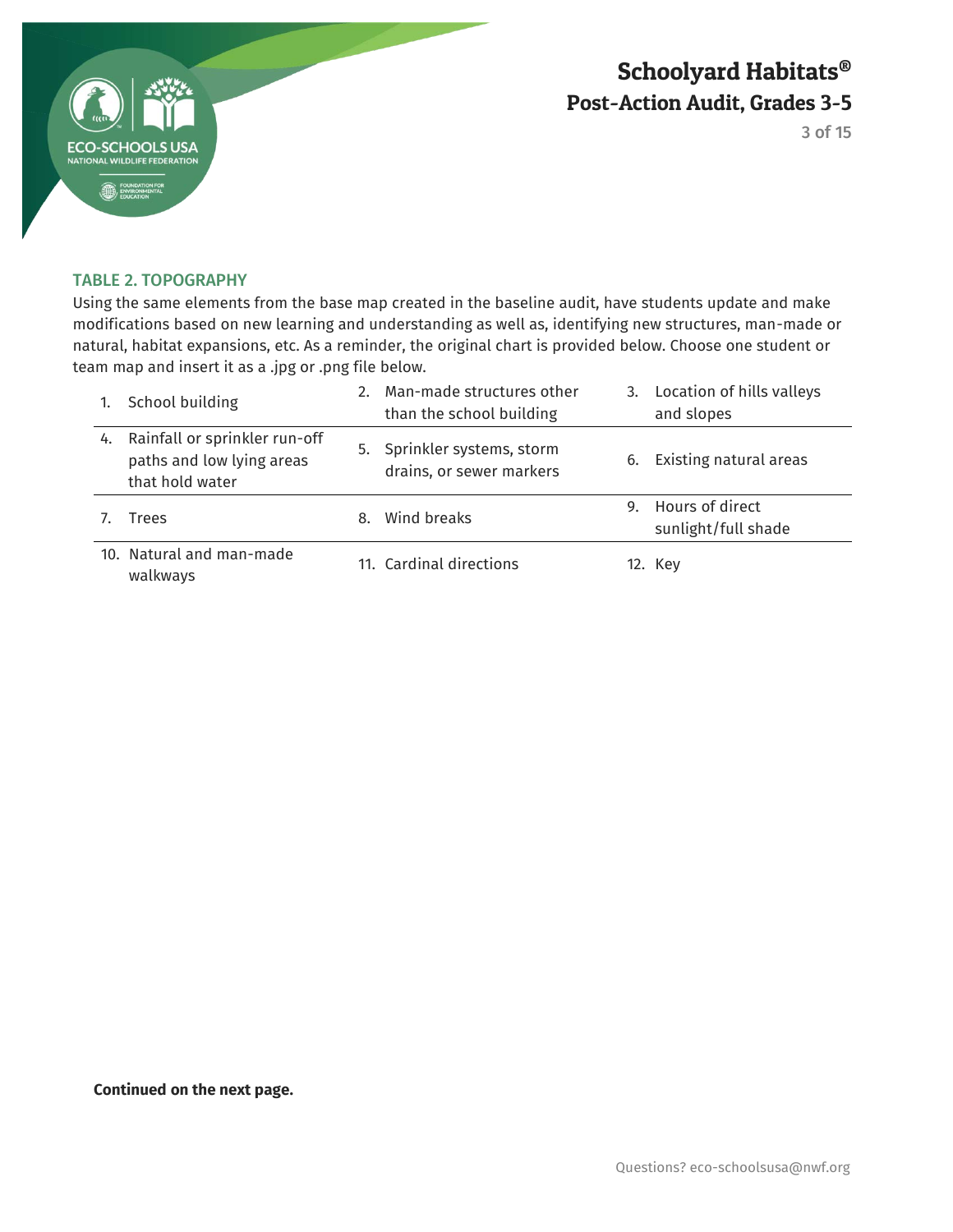

4 of 15

### **Think about the following questions as you summarize the information in Table 2.**

1. If changes to the landscape were required, briefly explain what issue needed to be addressed and how it was addressed.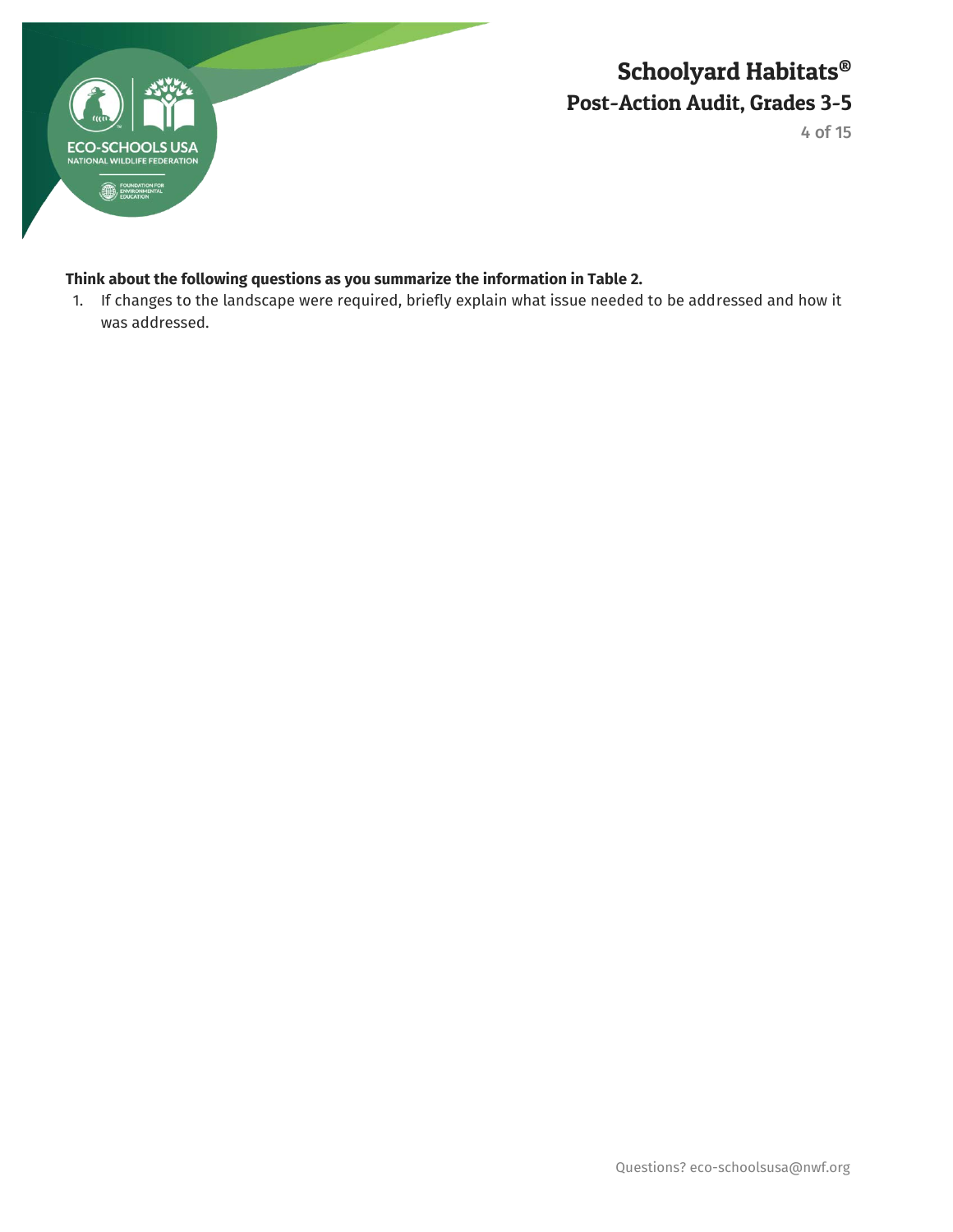

 $\mathsf{r}$ 

Schoolyard Habitats® Post-Action Audit, Grades 3-5

5 of 15

٦

### TABLE 3. TEMPERATURE AND PRECIPITATION

| 1. | For today's date, collect the weather data listed to the right.<br>Use your local weather website, application or use the<br>following: | Temperature in degrees<br><b>Fahrenheit and Celsius</b> |
|----|-----------------------------------------------------------------------------------------------------------------------------------------|---------------------------------------------------------|
|    | http://www.weatherbase.com/weather/state.php3?c=US<br>www.weather.com                                                                   | Precipitation in inches and<br>centimeters              |
| 2. | In what season is data being collected?                                                                                                 | Summer<br>Fall<br>Winter<br>Spring                      |
| 3. | Are the temperatures since the baseline audit considered<br>seasonal or not typical for the season?                                     | typical<br>atypical                                     |
|    | 4. Since the baseline audit, how much rain has the study site<br>received? Is this typical or atypical?                                 | inches  <br>cm                                          |

Τ

### **Think about the following question as you summarize the information in Table 3.**

1. How has student understanding changed from the baseline audit to the post-action audit in relation to weather's role in the development and maintenance of a Schoolyard Habitat®?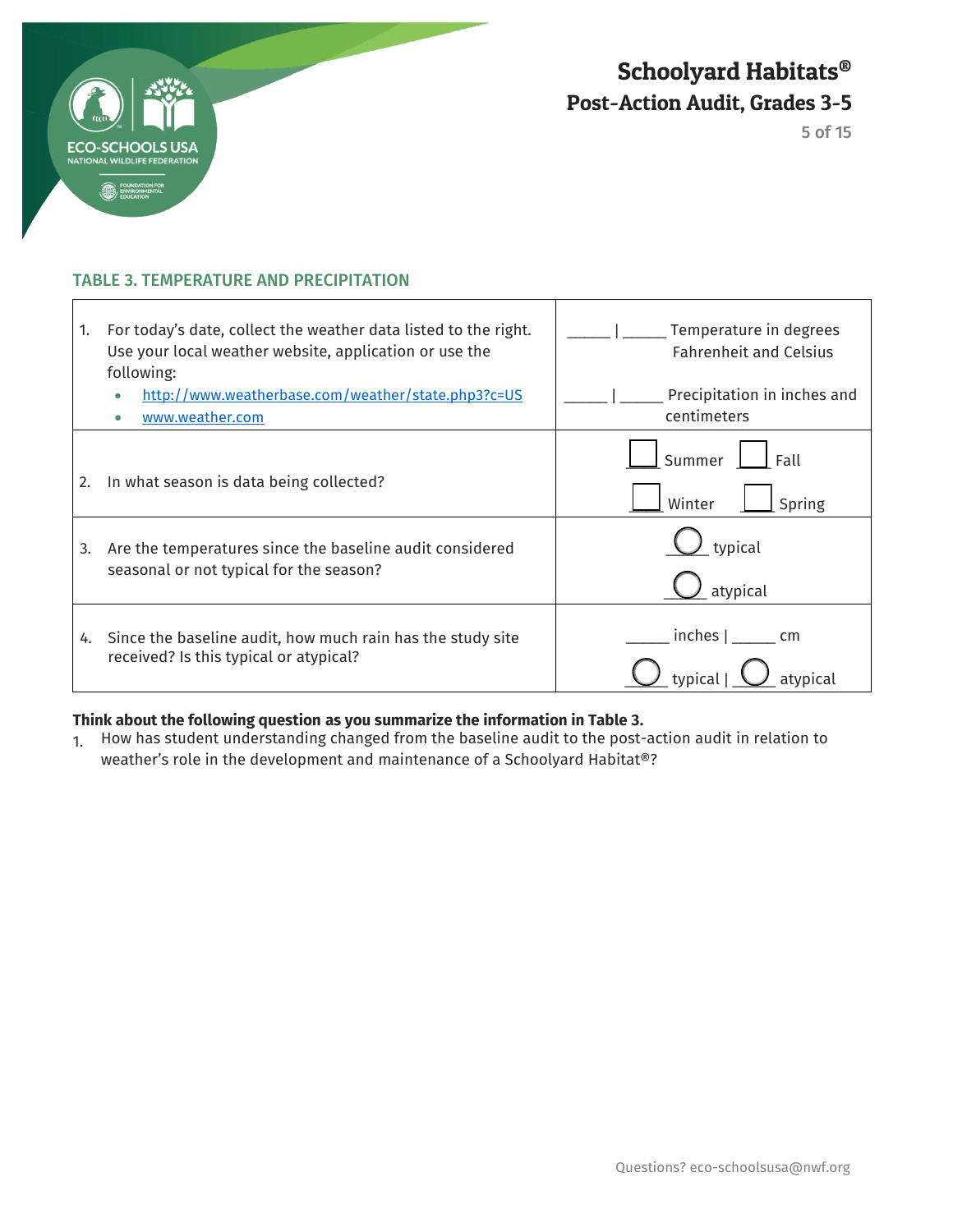

6 of 15

**TABLES 4 and 5**. Consider contacting a habitat steward, parks department, college or university, or local gardening/native plants non-profit. Their involvement is a great way to connect to the community, inspire students, demonstrate career possibilities and share resource expertise.

Invite parents and community members to participate in the auditing process. Students can take on the role of educator by working with volunteers on citizen science. This experience is a great way to build community.

## TABLE 4. SOIL

Instructions for taking soil samples can be found in the soil sample kit. Follow the directions closely for valid results.

| Soil Temperature<br>1.                                  |                  | Soil pH<br>2.                                           |                                                         |
|---------------------------------------------------------|------------------|---------------------------------------------------------|---------------------------------------------------------|
| Test 1 _______ °F _______ °C                            |                  |                                                         | Test 1_______ pH level                                  |
| Test 2 _______ °F ______ °C                             |                  |                                                         | Test 2 _______ pH level                                 |
| Test 3 _______ $\circ$ F _______ $\circ$ C              |                  |                                                         | Test $3 \_\_\_$ pH level                                |
|                                                         |                  |                                                         | $\bigcap$ Acidic $\bigcap$ Neutral $\bigcap$ Basic      |
| Nitrogen<br>3.                                          | Phosphorus<br>4. |                                                         | Potassium<br>5.                                         |
| Test 1 $\bigcirc$ low $\bigcirc$ medium $\bigcirc$ high |                  | Test 1 $\bigcirc$ low $\bigcirc$ medium $\bigcirc$ high | Test 1 $\bigcirc$ low $\bigcirc$ medium $\bigcirc$ high |
| Test 2 $\bigcirc$ low $\bigcirc$ medium $\bigcirc$ high |                  | Test 2 $\bigcirc$ low $\bigcirc$ medium $\bigcirc$ high | Test 2 $\bigcap$ low $\bigcap$ medium $\bigcap$ high    |
| Test 3 $\bigcirc$ low $\bigcirc$ medium $\bigcirc$ high |                  | Test 3 $\bigcap$ low $\bigcap$ medium $\bigcap$ high    | Test 3 $\bigcap$ low $\bigcap$ medium $\bigcap$ high    |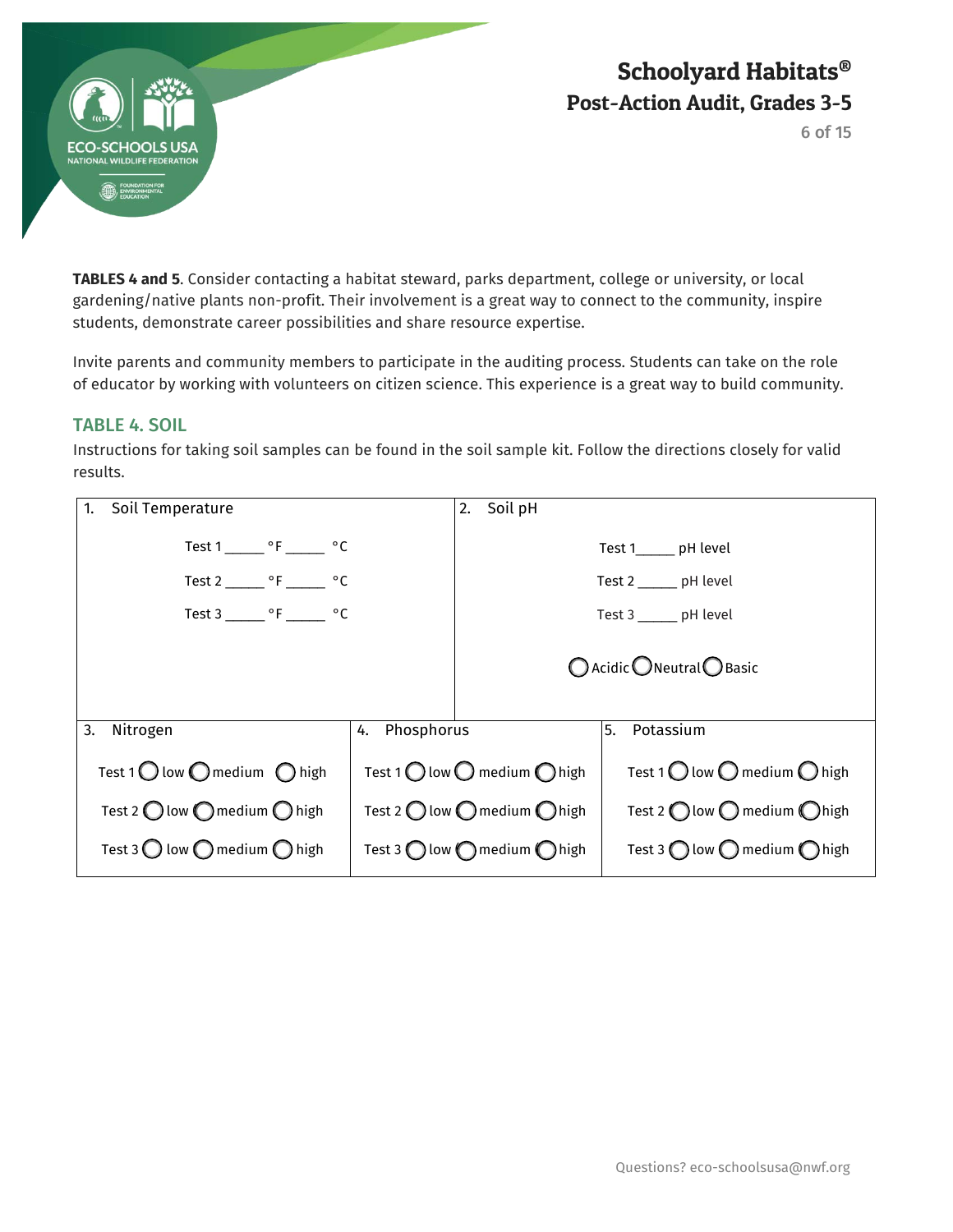

#### TABLE 5. WATER QUALITY (OPTIONAL-CONDUCT IF APPLICABLE)

| 1. | <b>Water Temperature</b>                                                                                                                                                       | 2. | Water pH                                            |
|----|--------------------------------------------------------------------------------------------------------------------------------------------------------------------------------|----|-----------------------------------------------------|
|    | Test $1 \_ {\text{max}}$ °F _______ °C                                                                                                                                         |    | Test 1_______ pH level                              |
|    | Test 2 _______ $\circ$ F ______ $\circ$ C                                                                                                                                      |    | Test 2 _______ pH level                             |
|    | Test 3 _______ °F _______ °C                                                                                                                                                   |    | Test 3 ______ pH level                              |
|    |                                                                                                                                                                                |    | ○Acidic ● Neutral ● Basic                           |
| 3. | Dissolved Oxygen                                                                                                                                                               | 4. | <b>Nitrates</b>                                     |
|    | Test 1 ______ ppm (parts/million)                                                                                                                                              |    | Test 1 ______ ppm $(NO3$ parts/million)             |
|    | Test $2 \_\_\_$ ppm (parts/million)                                                                                                                                            |    | Test 2 ______ ppm $(NO3$ parts/million)             |
|    | Test $3 \_\_\_\_$ ppm (parts/million)                                                                                                                                          |    | Test 3 $\_\_\_$ ppm (NO <sub>3</sub> parts/million) |
| 5. | Is it raining or has it rained in the last 24 hours? Stormwater<br>runoff from surrounding areas can impact watershed quality and<br>appearance, including temperature and pH. |    | ) No                                                |

### **Think about the following questions as you summarize the information in Table 4 and 5.**

- 1. How has student understanding changed?
- 2. What changes, if any have been documented when comparing the baseline and post-action audits?
- 3. Why did these changes occur? Were sources of pollution identified?
- 4. What action(s) did the team/class take to improve soil and water quality?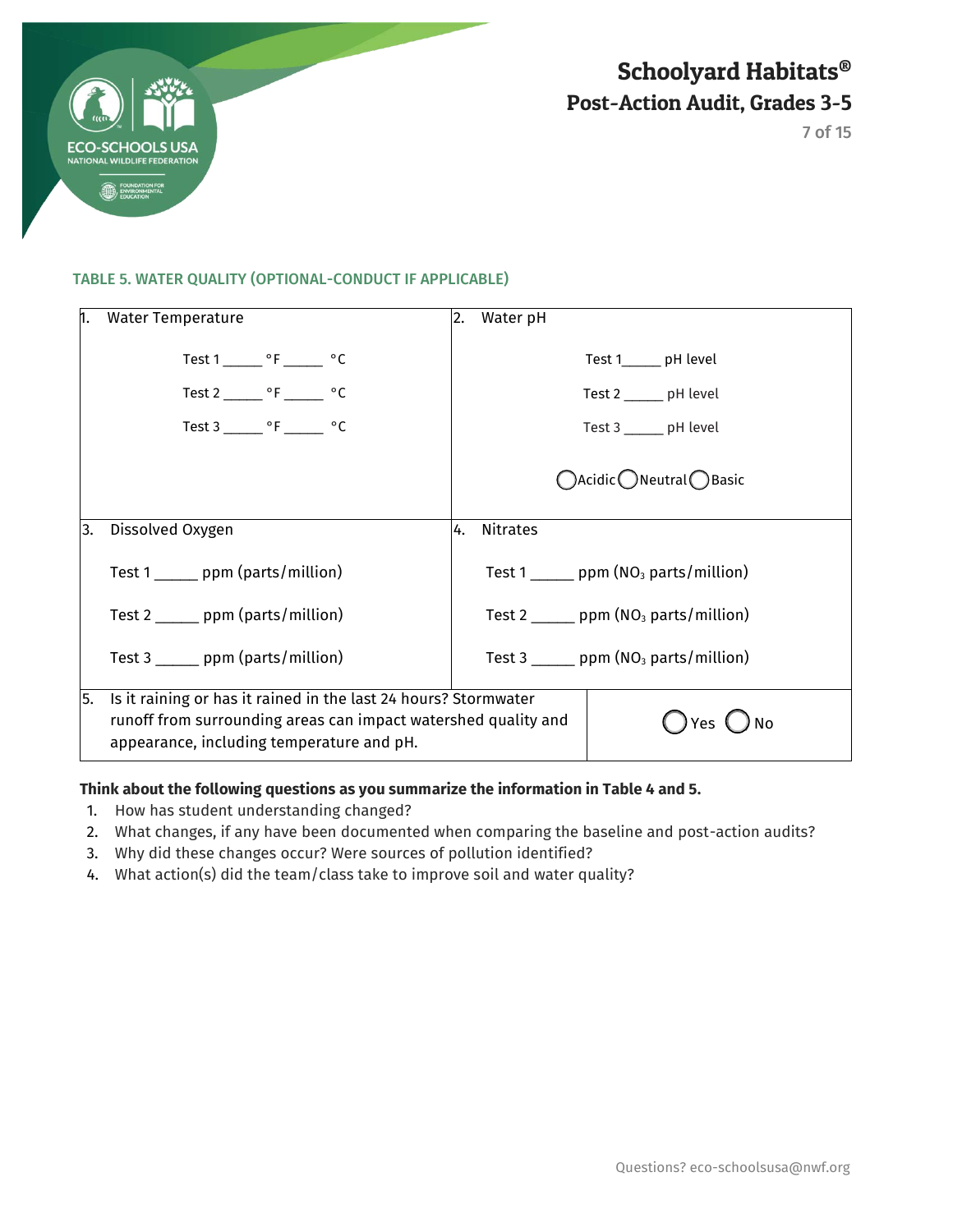

8 of 15

## TABLE 6. WILDLIFE – GENERAL

|     | Has there been an increase in animal sightings<br>at the Schoolyard Habitat study site?            | $\bigcap$ Yes '<br>) No                |
|-----|----------------------------------------------------------------------------------------------------|----------------------------------------|
| 12. | Check the families of animals observed at the<br>Schoolyard Habitat <sup>®</sup> study site today. | Fish<br><b>Birds</b><br><b>Mammals</b> |
|     | Fill in Chart 1. Wildlife - Animal Observations                                                    | Reptiles<br>Amphibians<br>Insects      |

## CHART 1. WILDLIFE – ANIMALS

| <b>Birds, Mammals,</b><br><b>Insects, Reptiles,</b><br><b>Fish, Amphibians</b> | # of Animals<br><b>Observed</b> | <b>Animal Evidence</b><br>(tracks, burrows,<br>nests, scat, etc.) | <b>Notes</b>                                                                                              |
|--------------------------------------------------------------------------------|---------------------------------|-------------------------------------------------------------------|-----------------------------------------------------------------------------------------------------------|
| <b>Example</b><br>Birds - Robins and<br>Chickadees                             | 2 Robins<br>and 3<br>Chickadees | Robin nest, physical<br>sighting                                  | Robin nest had a broken egg. Chickadees<br>back and forth between the bird feeder and<br>a nearby branch. |
|                                                                                |                                 |                                                                   |                                                                                                           |
|                                                                                |                                 |                                                                   |                                                                                                           |
|                                                                                |                                 |                                                                   |                                                                                                           |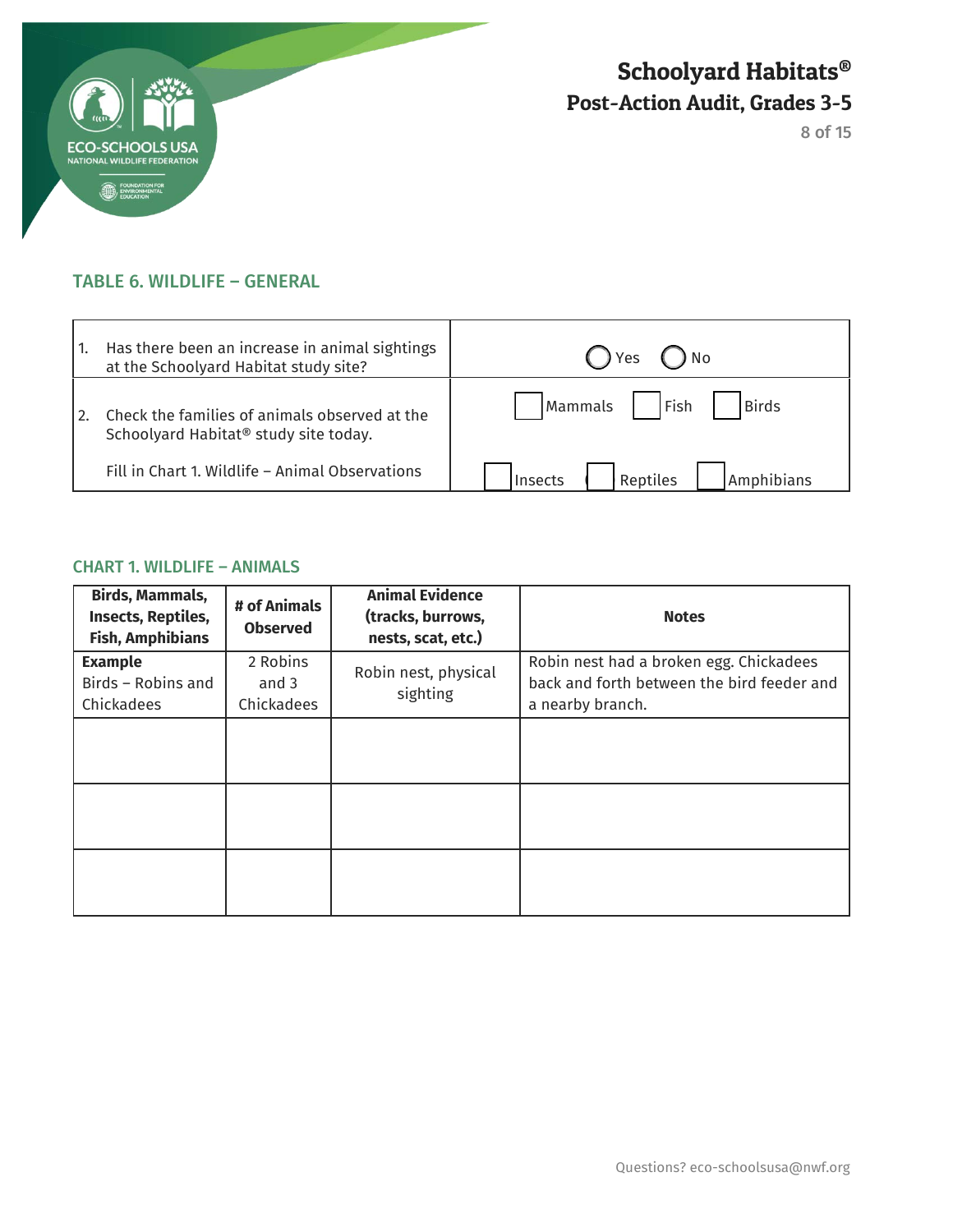

9 of 15

### CHART 2. HABITAT ELEMENT, FOOD - VEGETATION

| <b>Vegetation Type</b> | <b>Tally</b> | Total # of<br><b>Trees</b> |
|------------------------|--------------|----------------------------|
| <b>Trees</b>           |              |                            |
| (over-story            |              |                            |
| canopy)                |              |                            |
| <b>Shrubs</b>          |              |                            |
| (mid-story             |              |                            |
| canopy)                |              |                            |
| <b>Flowers</b>         |              |                            |
| (herbaceous)           |              |                            |
| <b>Ground Cover</b>    |              |                            |
| (fungi, mosses,        |              |                            |
| grasses)               |              |                            |
| <b>Other</b>           |              |                            |
| (man-made              |              |                            |
| structures)            |              |                            |

### **Think about the following questions as you summarize the information in Chart 1 and 2.**

- 1. Is the study site more biodiverse than it was when assessed during the baseline audit?
- 2. What noticeable changes have students observed in the types of wildlife that frequent the study site?
- 3. Are members of the Eco-Action Team able to identify the native and local plants and animals?
- 4. How has student understanding of local habitat changed?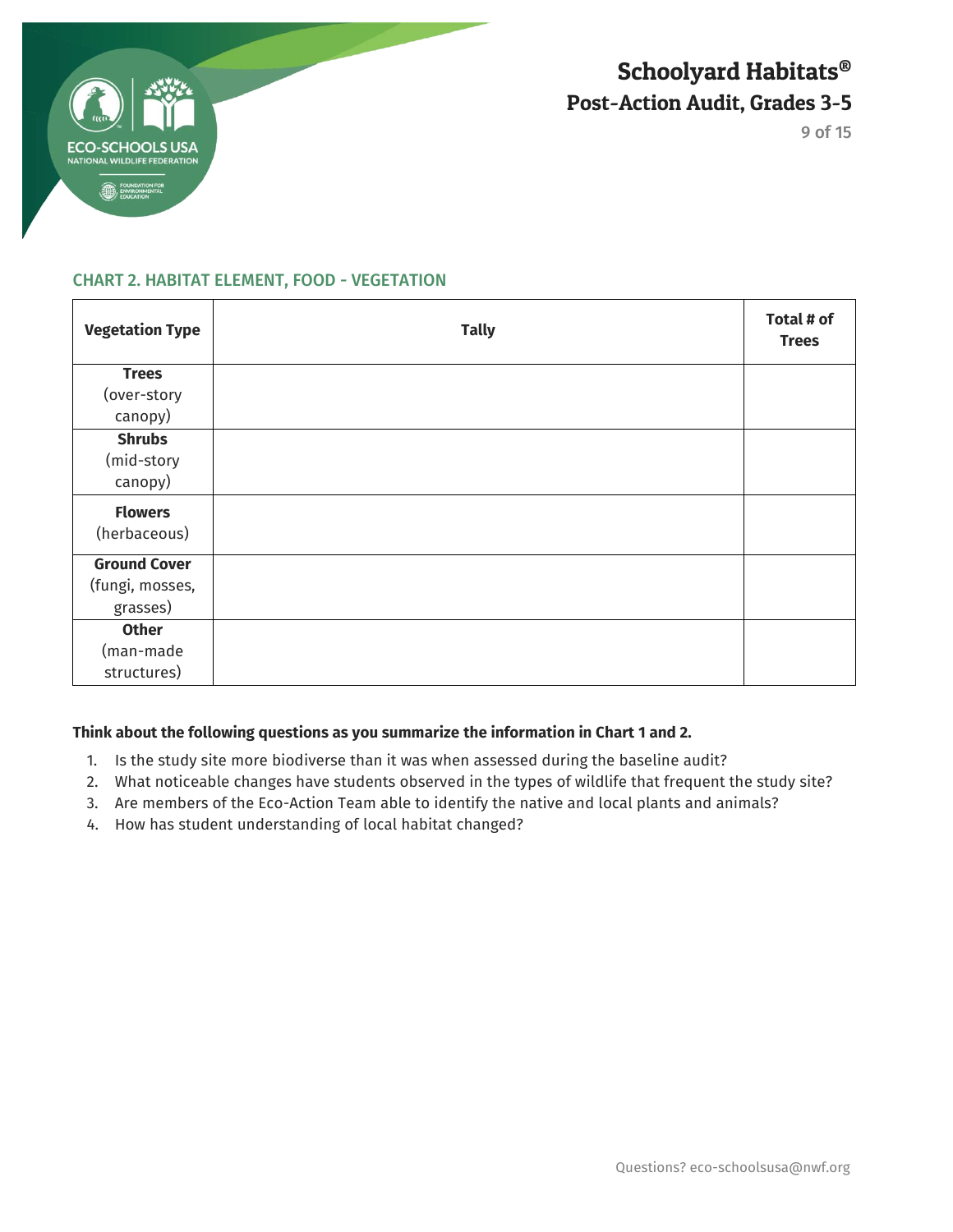

### CHART 3. HABITAT ELEMENT – WATER

| 1. | Are there water sources on the school site?                                                                                       | N <sub>o</sub><br>Yes                                        |
|----|-----------------------------------------------------------------------------------------------------------------------------------|--------------------------------------------------------------|
| 2. | What are the natural water sources? Select all that<br>apply.                                                                     | stream<br>lake<br>pond<br>puddles<br>wetland<br>other        |
| 3. | Does the site have seasonal pools of water (vernal<br>pools)? Vernal pools are important nurseries for<br>many amphibian species. | ◯ Unsure<br>$()$ No<br>( ) Yes                               |
| 4. | Does the site include manmade water structures?<br>Select all that apply.                                                         | bird baths<br>rain garden(s)<br>puddling containers<br>other |

## **Think about the following questions as you summarize the information in Chart 3.**

- 1. Briefly explain what's changed since conducting the baseline audit?
- 2. Have students observed wildlife at the new, expanded or modified water features?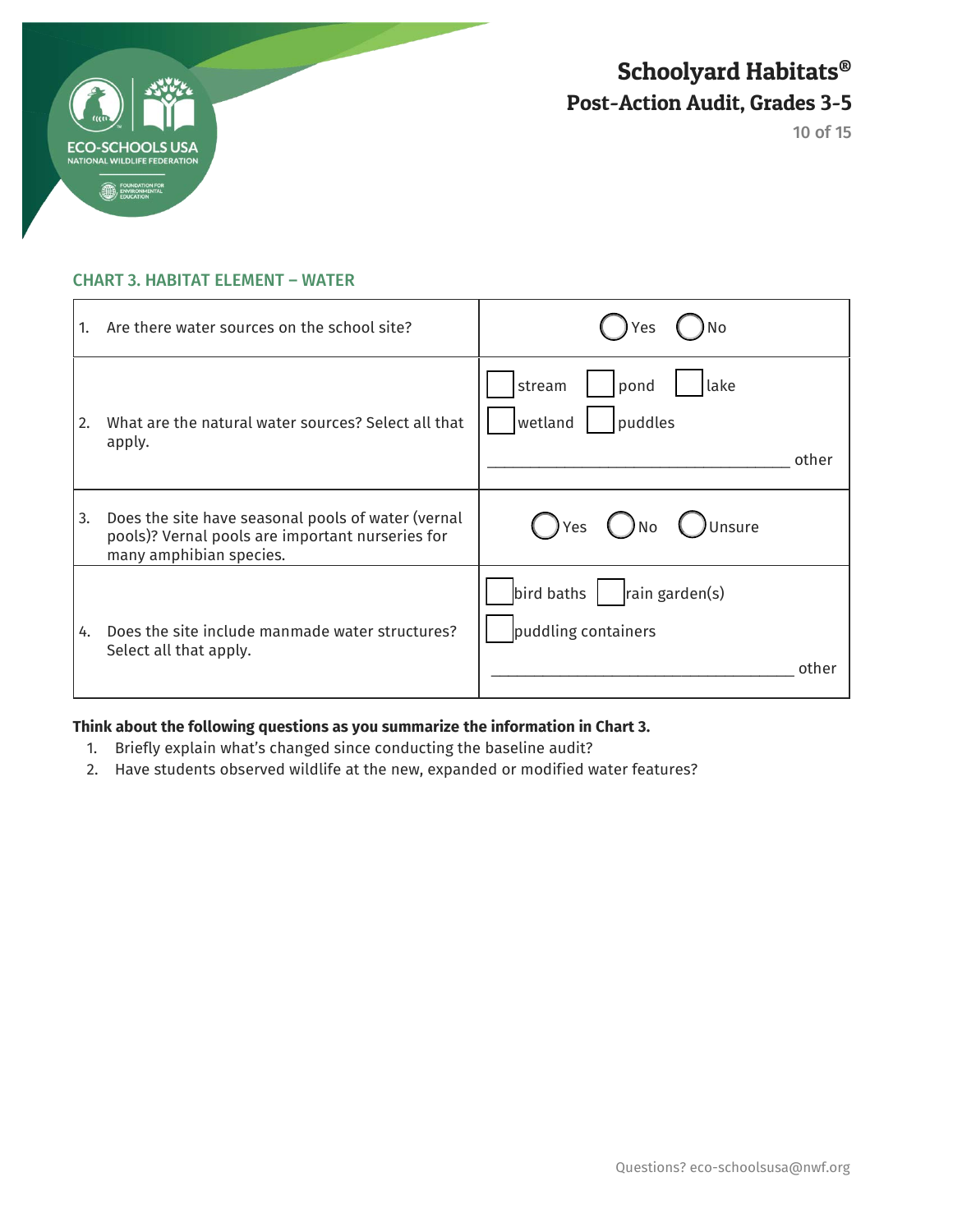

### CHART 4. HABITAT ELEMENT – COVER

| 1. | Our school provides places for wildlife to<br>find cover from the weather and predators.<br>(brush piles, rock walls, dense vegetation, trees) | Yes                   |
|----|------------------------------------------------------------------------------------------------------------------------------------------------|-----------------------|
| 2. | How many sources of available cover on<br>the school site.                                                                                     | natural cover sources |
| 3. | How many manmade structures provide<br>cover for wildlife such as bird houses,<br>toad houses, bat house, bug houses, etc.                     | manmade cover sources |

### **Think about the following questions as you summarize the information in Chart 4.**

- 1. Briefly explain what's changed since conducting the baseline audit?
- 2. What have student's learned about wildlife's need for cover and its importance as a habitat element?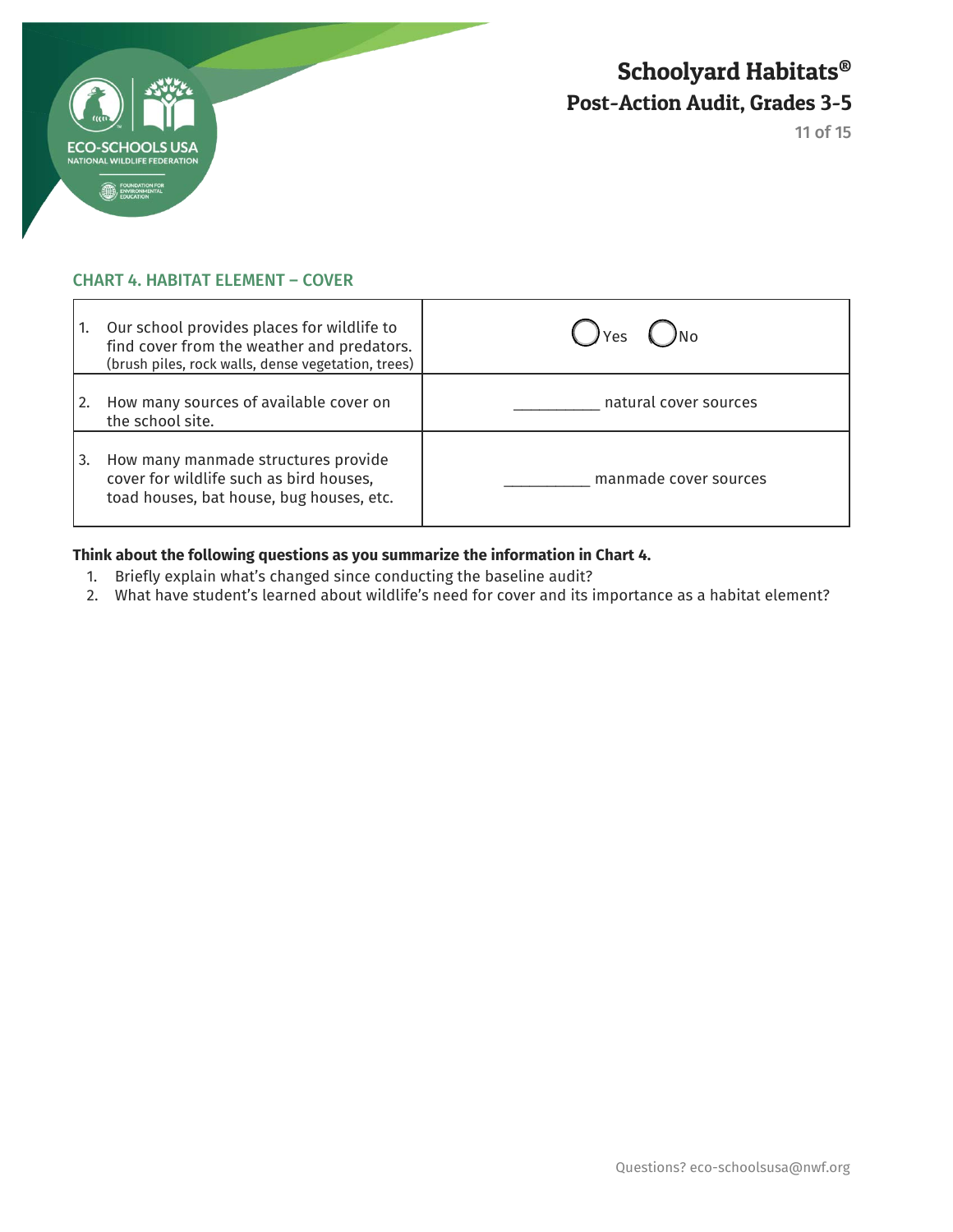

### CHART 5. HABITAT ELEMENT – PLACES TO RAISE YOUNG

|    | Our school provides places for wildlife to<br>raise their young.                                                                                                                                     | Yes                |
|----|------------------------------------------------------------------------------------------------------------------------------------------------------------------------------------------------------|--------------------|
| 2. | How many natural sources of available<br>places for wildlife to raise their young on<br>the school site (host plants for larvae,<br>trees/bushes for nests, water features for<br>amphibians, etc.). | natural structures |
| 3. | How many manmade structures provide<br>places for wildlife to raise young such as<br>bird houses, bat houses, etc. There may be<br>similarities between Chart 4 and 5.                               | manmade structures |

### **Think about the following question as you summarize the information in Chart 5.**

1. Briefly explain what's changed since conducting the baseline audit?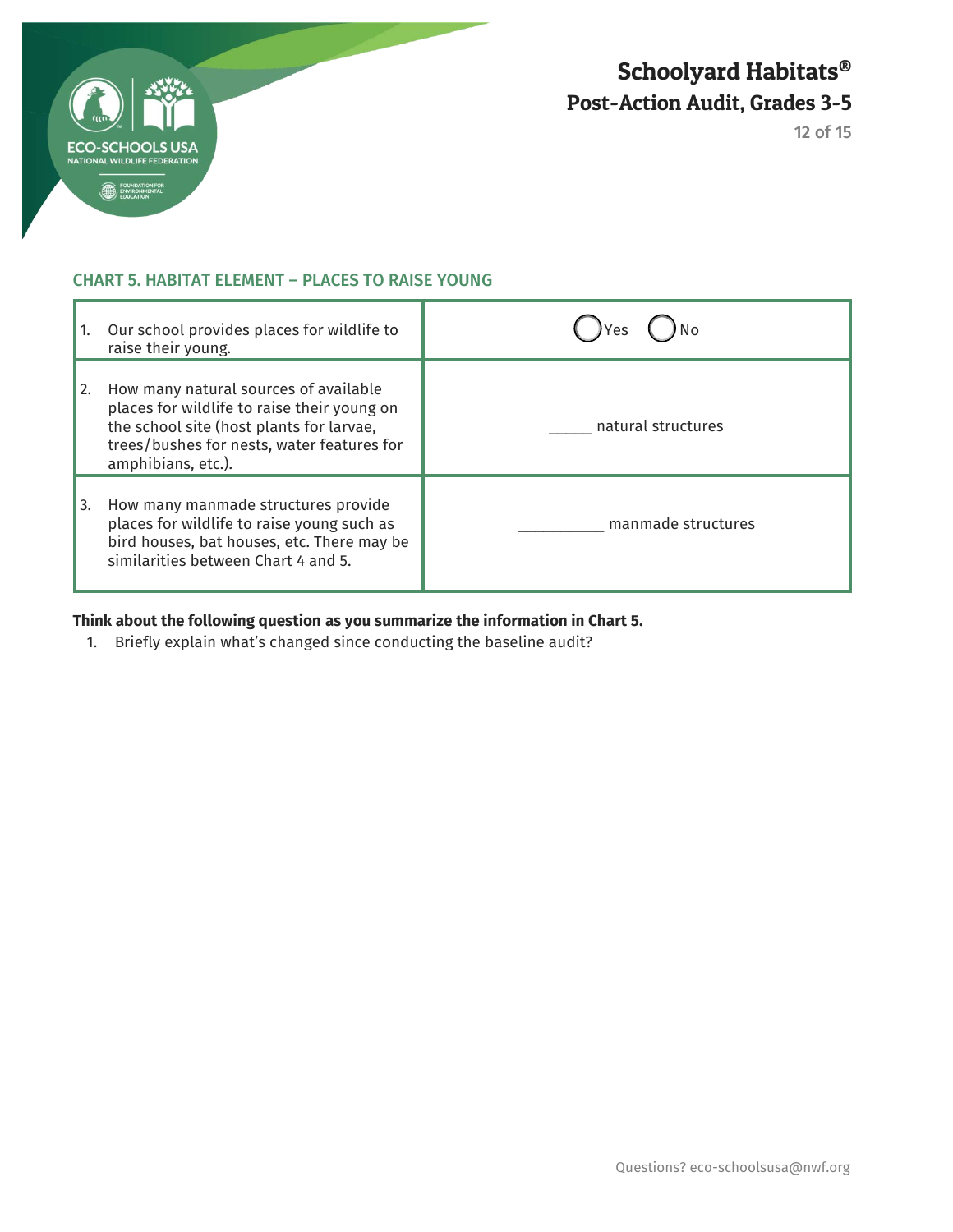

13 of 15

### CHART 6. OTHER CONSIDERATIONS

| 1. | Check all that apply. What types of<br>sustainable practices are used on the<br>school site?                                            | organic fertilizers and herbicides<br>mulching<br>remove invasive species<br>xeriscaping<br>drip irrigation<br>native plants<br>reduced lawn<br>compost<br>other |
|----|-----------------------------------------------------------------------------------------------------------------------------------------|------------------------------------------------------------------------------------------------------------------------------------------------------------------|
| 2. | Does the school site include vegetable,<br>fruit and/or herb gardens?                                                                   | No<br>Yes                                                                                                                                                        |
| 3. | Does the school site include pollinator<br>gardens?                                                                                     | Yes                                                                                                                                                              |
| 4. | Are the school grounds used for teaching<br>and learning?                                                                               | <b>No</b><br>Yes                                                                                                                                                 |
| 5. | Does the garden(s) meet the American with<br>Disabilities (ADA) accessibility standards?                                                | Unsure<br>Yes<br>No                                                                                                                                              |
| 6. | Does the garden(s) include interpretive<br>signage that is multi-lingual?                                                               | Yes                                                                                                                                                              |
| 7. | Are there existing places/structures that<br>serve as an outdoor classroom where<br>students can gather, listen, dialogue and<br>learn? |                                                                                                                                                                  |

## **Think about the following question as you summarize the information in Chart 6.**

1. Briefly explain what's changed since conducting the baseline audit?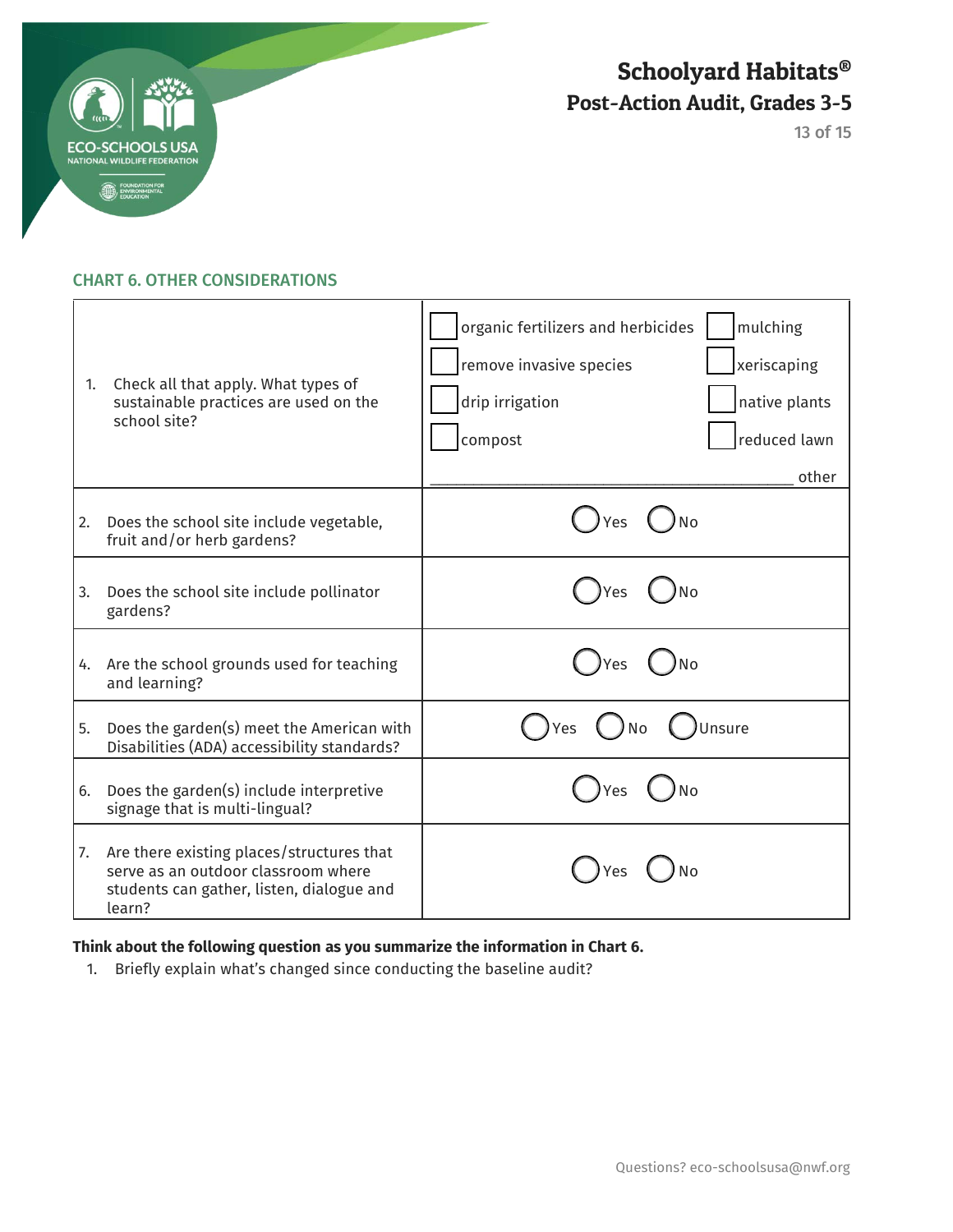

14 of 15

### **Think about the following questions as the Eco-Action Team/classes summarize the information from the above charts and tables:**

- 1. Are students more engaged in what is happening on the school grounds?
- 2. Does the school contain all five wildlife habitat requirements in a natural urban, suburban or rural setting – food, water, cover, places to raise young, and a healthy, sustainable habitat and practices?
- 3. If creating and maintaining a food garden was a part of the Eco-Action Plan, briefly describe who is benefiting from students' actions?
- 4. How did teams/classes work with the community or share the experience?
- 5. Are the garden(s) considered a safe place for all students?

**Continued on the next page.**